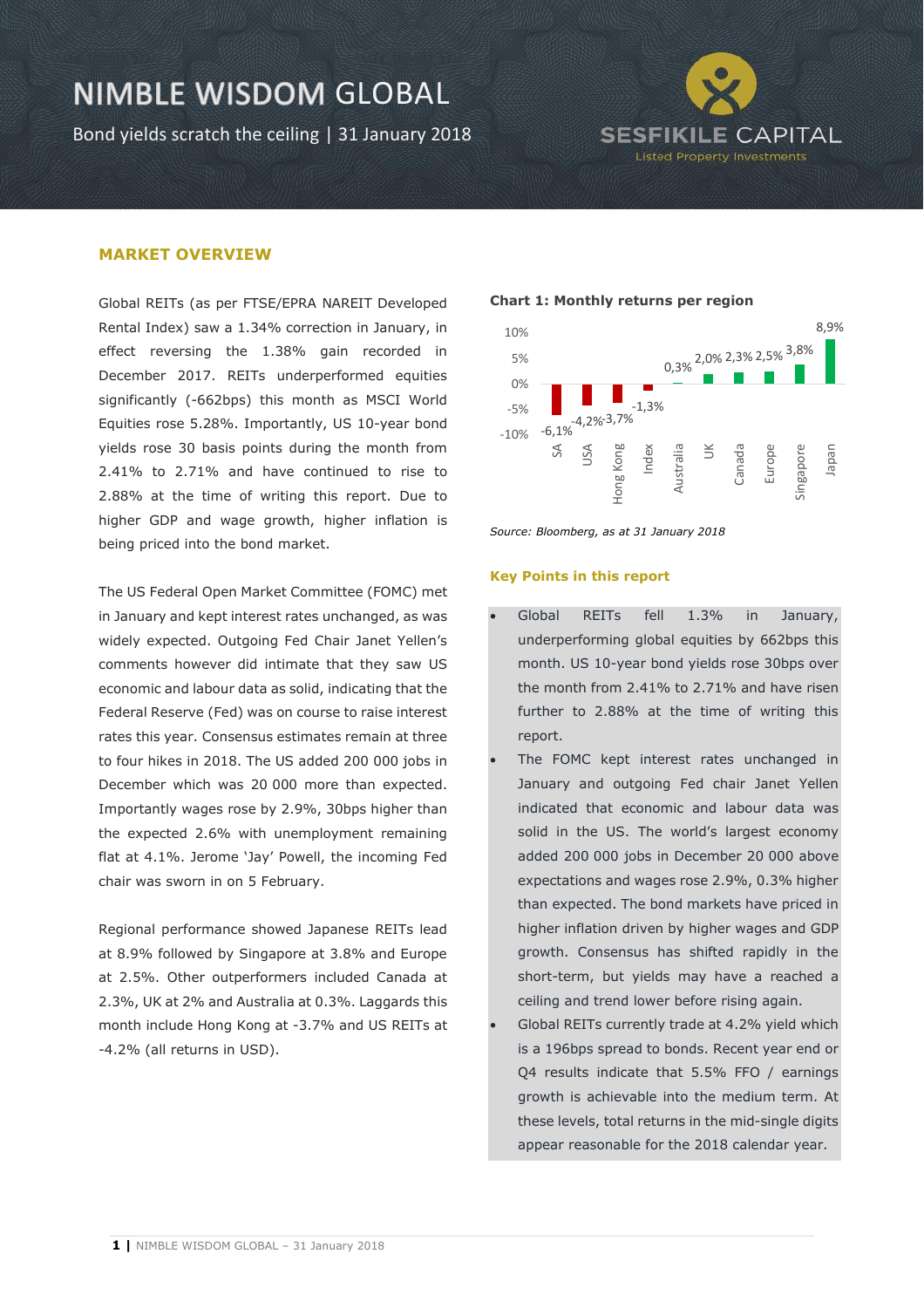Bond yields scratch the ceiling | 31 January 2018



The first FOMC meeting for 2018 was held at the end of January. Even though rates were unchanged, the statement was clear that because of "solid" economic and labour data there will be further "gradual adjustments in the stance of monetary policy". As a result, the US 10-year government bond yield spiked 7bps to 2.85% on the day, equivalent to 18% since the start of the year and 108.9% since the trough on 8 July 2017. Nevertheless, market consensus remains between three and four interest rate hikes for 2018. Labour statistics for the first month of 2018 surprised on the upside. The US economy added 200 000 new jobs compared to the market consensus of 180 000 new jobs. Employment was driven by construction, food services, healthcare, and manufacturing. Importantly the data showed strong growth in the average hourly wage of 2.9% y/y compared to expectations of 2.6%. The unemployment rate and labour force participation rate remained flat at 4.1% and 62.7%, respectively.

On 5 February Jerome H. Powell was sworn in as Federal Reserve Chairman taking over from Janet Yellen after her 4-year term ended at the beginning of February 2018. As mentioned before Powell shares a similar view with Yellen when it comes to the path for policy and his leadership is not likely to lead to a structural shift in the medium-term monetary policy outlook. In his introductory speech he emphasized that monetary policy decisions will "support continued economic growth, a healthy job market, and price stability".

### **LOOKING FORWARD**

Despite the US core personal consumption expenditure (Core PCE, the Fed's measure of inflation) remaining at 1.5% and below the Fed's target of 2%, the bond markets have declared that inflation is on the rise. Consensus quickly shifted in January, but we have seen a correction in global risk assets (and 76% rise in the Volatility Index (VIX)) in the early days of February. Bond yields may fall before they rise further.

Global REITs have corrected further in February (to 12 Feb 2018) to deliver a year to date return of - 8.21% in USD. On a forward yield basis REITs have adjusted for the spike in global bonds and now trade at 4.2%, a 196bps spread to global 10-year bonds on a weighted average basis. This spread is wider than the longer-term average of 130bps, however it is narrower than last month's spread of 220bps, implying global REITs have re-rated relative to global bonds. That being said we remain constructive on global REITs at these levels as an improved economic outlook has an immediate positive impact on demand, in turn earnings as supply takes a bit longer to catch up. Higher wage growth in particular is immediately positive for US apartments and offices. Although early in the global results season we have seen more REITs meet guidance than beat, which was the case six months ago. We still expect operational earnings growth of 5.5% from REITs which, even if bond yields stay elevated should translate into mid-single digit total returns for the calendar year ended December 2018.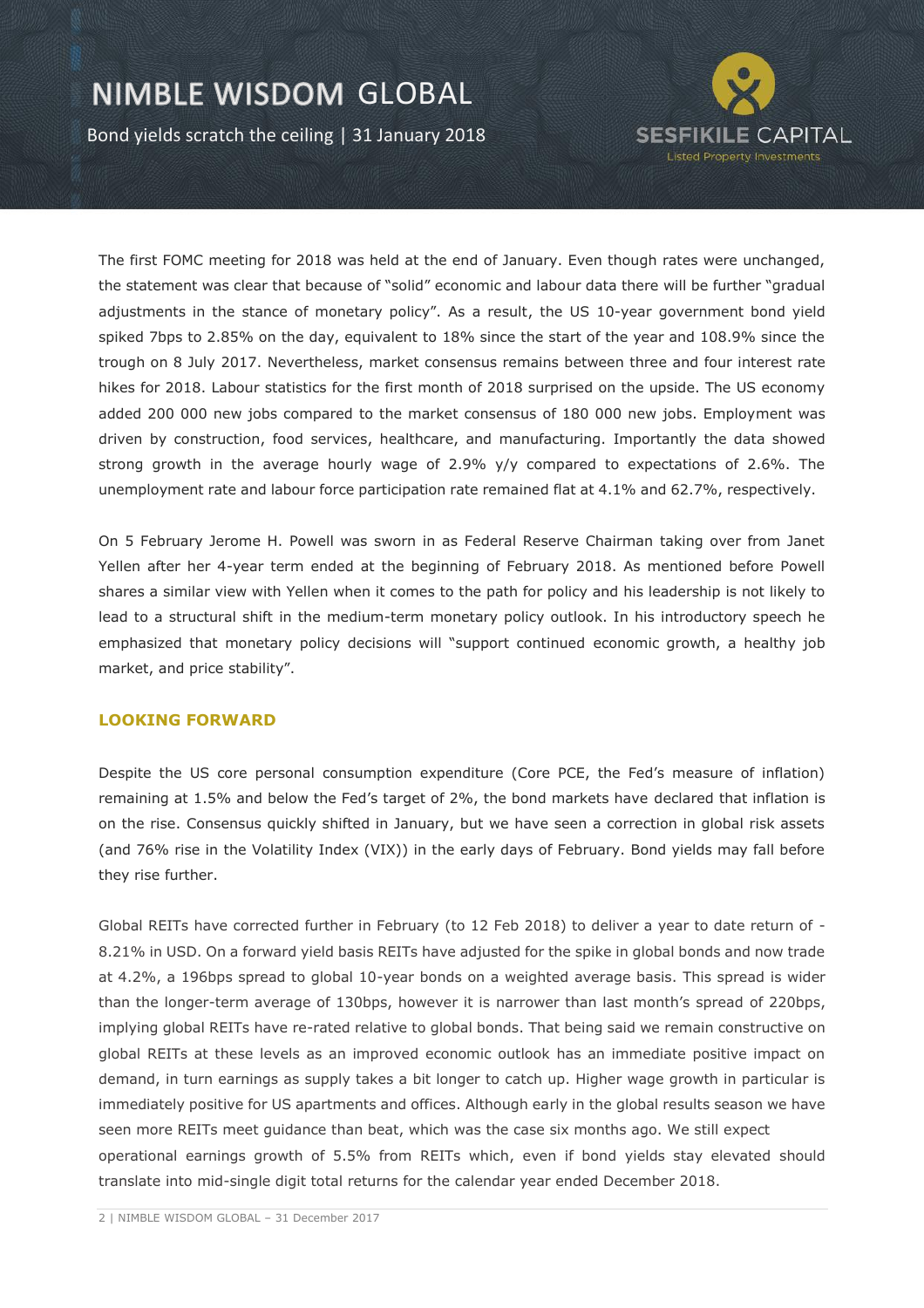Bond yields scratch the ceiling | 31 January 2018



### **RESULTS COMMENT:**

|               | <b>Company Name Results comment</b>                                                                        |
|---------------|------------------------------------------------------------------------------------------------------------|
|               | EQR reported normalized FFO per share of \$0.83 beating expectations by \$0.02 and equivalent to           |
|               | 5% growth y/y. SS NOI was up 2.1% driven by SS Rev growth of 2.2% and SS Exp growth of                     |
|               | 2.5%. SS occupancy remained flat at 96%. Average rental growth of 2% was driven by NYC (-                  |
| Equity        | $(0.3\%)$ , Seattle $(6.1\%)$ , San Diego $(4.7\%)$ and Orange County $(4.2\%)$ . EQR has a debt to EBITDA |
| Residential   | ratio of 5.6x and a weighted average interest rate of 3.97%. The company guided FY 18 SS NOI               |
|               | growth of between 0-1.5% driven by Rev growth of between 1-2.25%. Management expect FY 18                  |
|               | normalized FFO of between \$3.17-\$3.27 equivalent to 2.9% growth at the midpoint (1% lower                |
|               | than consensus $$3.22$ vs $$3.26$ ).                                                                       |
| GGP Inc.      | GGP reported Q4 FFO of \$0.48 equivalent to 11.6% growth and beating expectations by 2c. The               |
|               | company achieved SS NOI of 1.3% and 1.6% for the quarter and FY17, respectively. SS leased                 |
|               | percentage was down 50bps y/y to 96.7%, however releasing spreads grew 13.0%. NOI weighted                 |
|               | sales/sqf grew 1.7% to \$703/sqf. GGP has a net debt to EBITDA ratio of 8.4x and a weighted                |
|               | average interest rate of 4.21%. Management have not issued guidance because of the Brookfield              |
|               | proposal. Brookfield's partners in the transaction are the Abu Dhabi Investment Authority and              |
|               | Future Fund Board of Guardians (Australian Government Pension Fund). All 3 exercised rights to             |
|               | buy 84m shares.                                                                                            |
| Kilroy Realty | KRC reported FFO of \$0.85 beating expectations by \$0.01. Cash SS NOI grew 0.6%, the slow-                |
|               | down was expected and due to a 2.6% y/y drop in occupancy to 96.9%, however FY17 cash SS                   |
|               | NOI was up 3.2%. Cash rentals for new leases grew 5.5% and 10.5% on second generation space.               |
|               | KRC has \$1.2bn worth of developments under construction (62% preleased) and another \$990m                |
|               | in their near-term development pipeline. Furthermore, Dropbox has leased 100% of The                       |
|               | Exchange. The company has a net debt to EBITDA ratio of 5.05x and a weighted average interest              |
|               | rate of 4.25% with only 3.4% of debt expiring in the next 2 years. Management guided FY 18 FFO             |
|               | of between \$3.45-\$3.65 (2% lower than consensus) equivalent to growth of 4.1% at the midpoint.           |
|               | Cash SS NOI is expected to be between 0-1% (slowed by known move outs).                                    |
| Prologis      | PLD reported core FFO of \$0.67 beating estimates by \$0.01 and equivalent to growth of 6.3% and           |
|               | 9.3% on a quarterly and yearly basis, respectively. The company achieved cash SS NOI growth of             |
|               | 5.5% led by the US at 6.8%. Rentals grew at 8.8% on a cash basis and 19% on a GAAP basis (led              |
|               | by US at 29.8%). Occupancy as at year end was 97.2%, with the US at 98.0% occupied. The Asia               |
|               | region saw the biggest gain in occupancy of 1.5% to 97.3%. Customer retention was down 10bps               |
|               | y/y to 79.7%. PLD has a total development pipeline of \$3bn of which 37.8% is built to suit with           |
|               | weighted average stabilize cap rate on developments of 6.2%. The debt to adjusted EBITDA was               |
|               | down 0.2x to 4.6x. Management provided 2018 core FFO guidance of between \$2.85-\$2.95                     |
|               | equivalent to growth of 3.2% at the midpoint.                                                              |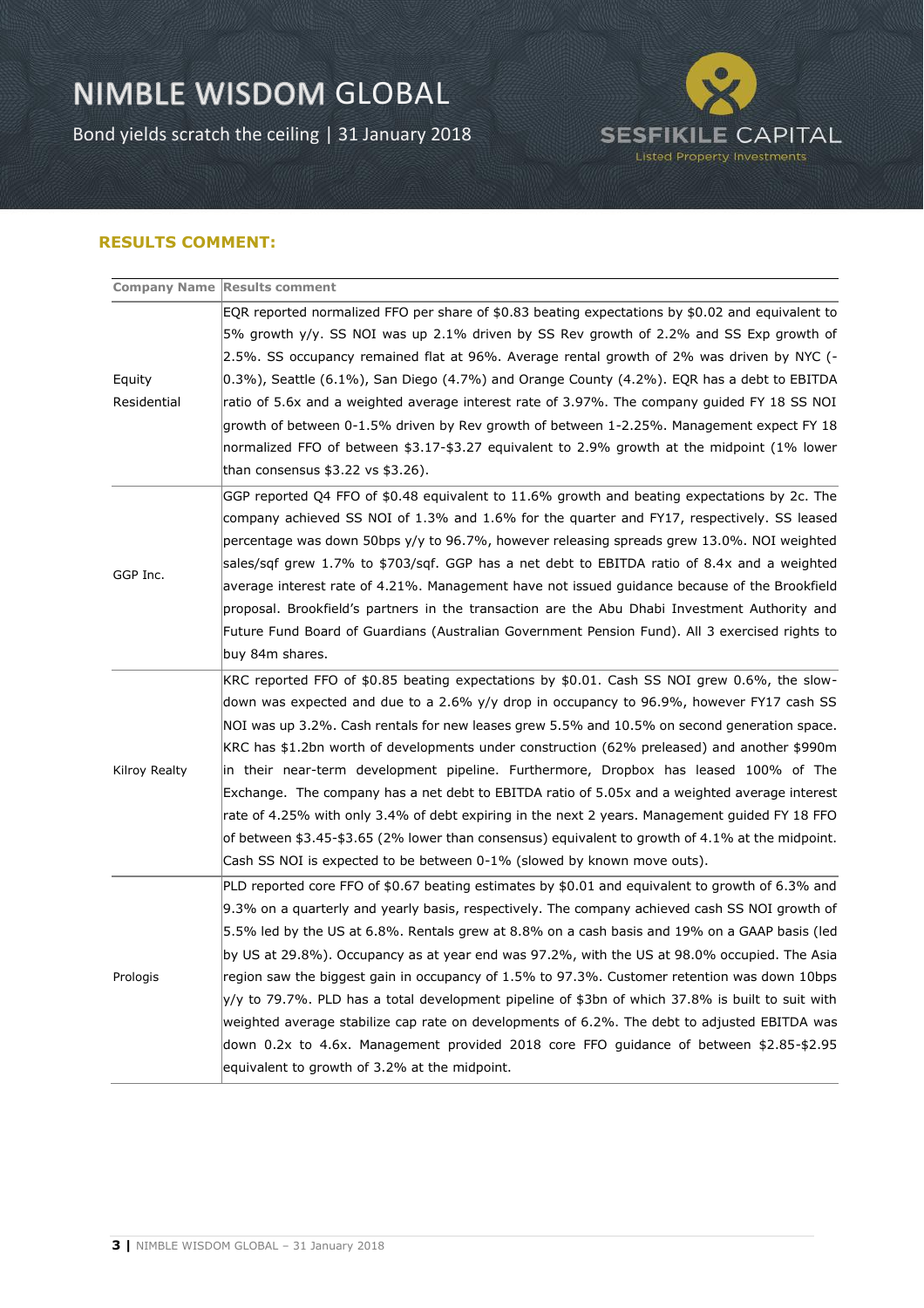Bond yields scratch the ceiling | 31 January 2018



|                         | <b>Company Name Results comment</b>                                                                              |
|-------------------------|------------------------------------------------------------------------------------------------------------------|
| Regency Centres         | REG reported 7% core FFO growth at \$3.69 for FY17 which was in line with consensus. SS NOI                      |
|                         | grew 3.5% for the year. Box/anchor occupancy was up 30bps to 98.6% and shop occupancy was                        |
|                         | down 50bps to 92.5%. The company achieved blended cash spreads of 6.0% driven by 2.2%                            |
|                         | lincrease in new leases and 7.1% increase in renewals. REG has a development pipeline of \$354.5m,               |
|                         | 80% leased at a yield of 7.3%. REG has a strong balance sheet with a net debt to EBITDA of 5.4x                  |
|                         | and a weighted average interest rate of 4%. The board authorised a \$250m share buyback                          |
|                         | program. Management has quided Core FFO of between \$3.76-3.83 (midpoint growth of 2.8% $y/y$ )                  |
|                         | and SS NOI growth of between 2.25-3.25%.                                                                         |
| Simon Property<br>Group | SPG reported Q4 FFO of \$3.12 in line with consensus and 7.2% higher than Q4 16. FFO for the                     |
|                         | year was \$11.21 up 6.4% y/y on a comparable basis. SS NOI was up 2.2% for the quarter and up                    |
|                         | 3.3% for the year. Occupancy was down 20bps to 95.6%. Base rentals grew 2.9% to \$53.11 and                      |
|                         | trading densities rose 2.3%. Releasing spreads were up 11.4% and occupancy costs increased                       |
|                         | 10bps y/y to 13.2%. SPG has a development pipeline of \$658m (at share) at a 9% yield. Net debt                  |
|                         | to EBITDA was reported at 5.5x, 94% debt fixed at a weighted average interest rate of 3.4%. The                  |
|                         | board declared a dividend of \$1.95, 11.4% up $y/y$ . Management guided FY 18 FFO of between                     |
|                         | $$11.90 - $12.02$ lower than the market consensus of \$12.12.                                                    |
|                         | ECP delivered earnings growth of 8.4% driven by 4.1% SS NOI growth. Underlying retailer sales                    |
|                         | were slower than peers at 1.9% mainly due to Italian sales at 1.4%. NAV grew by a modest 4.3%                    |
|                         | to $\epsilon$ 44.87/share. Portfolio vacancies fell to 0.7% with occupancy cost ratios remaining low at 8.4%.    |
| Eurocommercial          | Management sold a portfolio of shopping centers for €367m and acquired Woluwe Shopping Centre                    |
|                         | in Brussels for €468m at an initial yield of just under 4%. ECP has a €165m development program                  |
|                         | spread across four projects at yields of 6-7%. Balance sheet LTV rose slightly to 39%, 87% fixed                 |
|                         | for 6 years with a weighted cost of debt of 2.6%. No guidance was provided in the results.                       |
|                         | European mall REIT Klepierre put out a good report for FY17 as EPS grew 7.4% at €2.48; 8 cents                   |
|                         | higher than the top end of management guidance. SSNOI grew 3.2% over the year with upward                        |
|                         | reversions of 12.9% reported. Vacancies down 30bp to 3.2%. The board declared dividend growth                    |
| Klepierre               | of 7.7% and the NAV was up 8% to $\epsilon$ 39.60. Klepierre opened two malls in the second half of the          |
|                         | year including Val'd Europe (east of Paris) and sold €568m of assets and will redeploy proceeds                  |
|                         | between 40% developments and 60% share buybacks. The development pipeline has been                               |
|                         | confirmed at €761m concentrated in three malls at a yield of 7.6%. Balance sheet LTV stood at                    |
|                         | 36.9% at a cost of debt of 1.8%. Management has guided for 3.6-5.6% EPS growth for the full                      |
|                         | year ended December 2018, which is likely to lag key peers in the mall space.                                    |
| Unibail Rodamco         | Unibail posted 7.2% eps growth within the guided 6-8% range. NAV rose 8% to $\epsilon$ 211/share and             |
|                         | SSNOI rents up 4.3% driven by 7.6% in the Nordics. Office SS NOI was 13% and exhibition space                    |
|                         | was down 7%. Tenant sales were up 4.6% which was the highest since 2013 and 181bps above                         |
|                         | lindexation and releasing spreads rose 14.7% from 17% last year. New developments completed                      |
|                         | worth $\epsilon$ 934m at a 7.7% yield, and acquisitions were $\epsilon$ 364m at 6%. The group reported disposals |
|                         | of €710m at 4.6% and they have identified €3bn of shopping centres to sell in the next few years.                |
|                         | Balance sheet LTV stood at 33%, 1.4% cost of debt fixed for 7.2 years. Management announced a                    |
|                         | near term development pipeline of $\epsilon$ 700m at a yield on cost between 7-8% and guided 5.8-7%              |
|                         | eps growth for FY18. The proposed merger with Westfield merger to be closed by Q2 2018.                          |